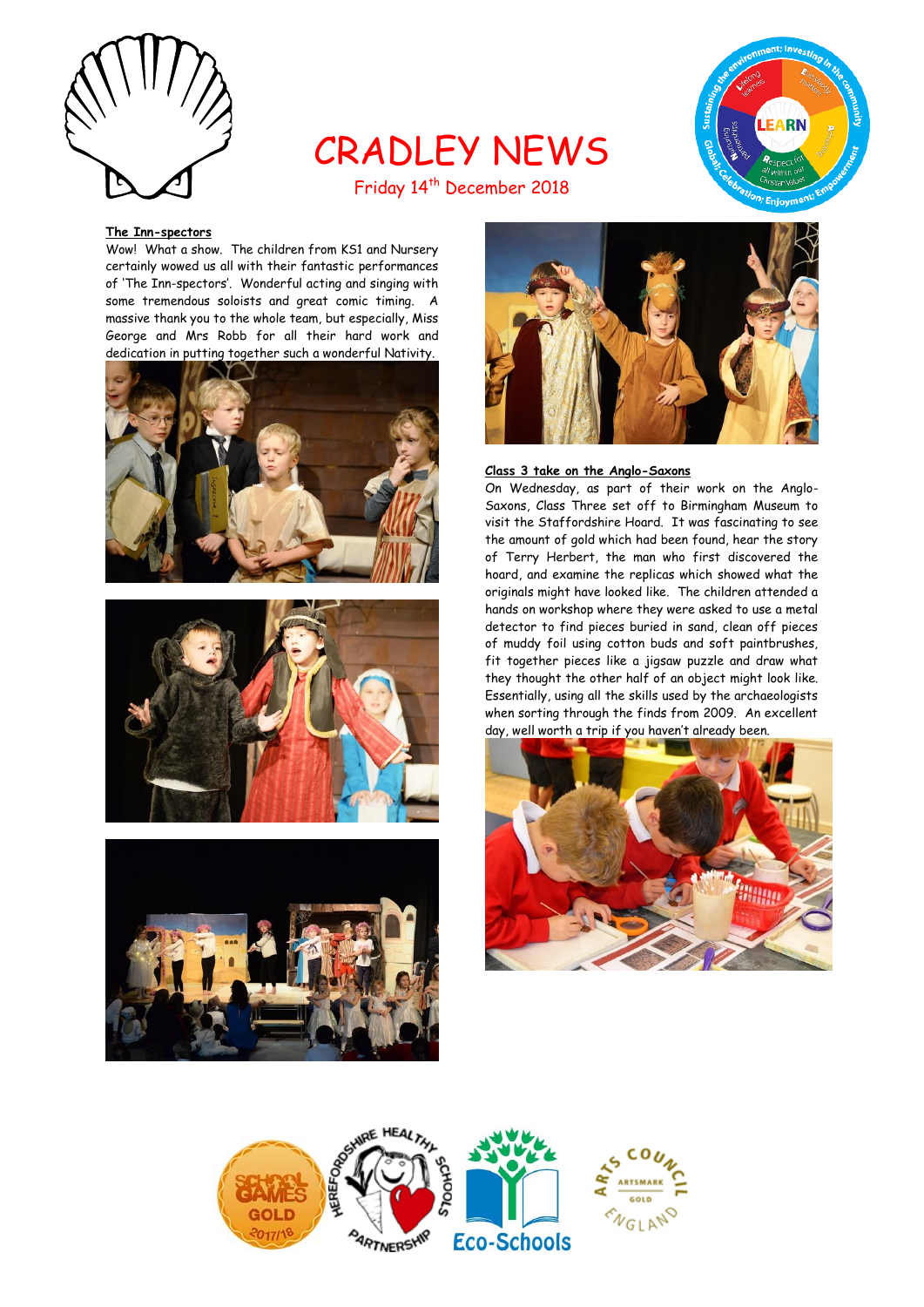



#### **League Tables**

The primary school league tables were published on Thursday and they reflect our fantastic high achieving results this year.

#### **Carol Service**

Our Carol Service will take place at Cradley Church on Thursday 20th December at 6pm. All classes will be performing within the service. All children are expected to attend in full uniform; we look forward to sharing this special occasion with you all. FOCs will be offering mulled wine and mince pies for a donation after the service.

## **Cradley Malvern Show Garden**

On Wednesday evening, parents and volunteers met to discuss the children's design for the show garden. We would like anyone planning a visit to a beach between now and May to help us by doing some beachcombing and bringing in anything they can find which could be used to build our seating area in the house. One class will use chicken wire to create a framework which will be filled with these items. We were also able to discuss our plans for the living walls and planting plans. If you are interested in helping in any way please contact Ms George.

## **Netball Matches**

On Tuesday the Netball Team set off to Ashperton in high spirits ready to take on league fixtures. However, their first match did not quite go according to plan, taking a thrashing from Much Marcle and limping off

after a 6-0 defeat. However, undeterred and determined to learn from their mistakes, they next held Ledbury to a 2-2 draw. Well done, girls. You showed stamina and determination in picking yourselves up.

#### **Inset Day**

A date for your 2019 diary: school will be closing on Friday 8th February from 12pm. Four local schools are joining together to allow all our staff to undertake training from an international expert in attachment disorders. We hope that this gives you enough notice to make alternative arrangements for that afternoon.

#### **Christmas Cards**

The School post box is now in the entrance hall, all Christmas cards need to go into the box and they will be handed out next Friday.

## **Young Voices Concert**

Tickets for Young Voices will be available for collection from the office next week.

#### **Christmas Community Concert**

On Thursday 20<sup>th</sup> December we will be hosting our annual Community Concert at 10am. We invite older members of the community - including the Leys and Evergreen Club to join us for festive cheer, minced pies and mulled wine. If you know of anyone intending to come, please let us know so that we can cater correctly.

## **FOCS - Friends of Cradley School**

**School Christmas Fair – TODAY**, Friday 14th December, at 3pm. Please come along and join in the fun! All profits raised will go to the school via FOCS – for those special extras!

Thank you to all those who have contributed in some way; donated items, prizes, materials for stalls, helped with the setting up of stalls, kept us up to date with stocks and supplies, collected supplies, kept us informed, helped with organising, stall holders, and of course Santa's new look grotto. Thank you to Santa for being available too!! There are too many people to mention by name, and we wouldn't want to miss anyone off the list so a huge THANK YOU! (PS. If you're still around at about 5pm, a helping hand clearing away will be very welcome!!)

**Please bring in Mince Pies!** Please bring your mince pies into school next week and by Wednesday at the latest. We hope you've had plenty of notice to add that extra box of mince pies to your shopping list. FOCS will be offering mulled wine, school-made apple juice, mince pies and a few biscuits at the Carol Service at Cradley church next week (20<sup>th</sup> Dec) in return for a small donation. Our FOCS team for this, Poppy Stanley, Gemma D and Bernie Hughes, will be grateful for all donations.

If you're ordering Christmas pressies on line, please remember to use our Easyfundraising link when you are making purchases on

line. [https://www.easyfundraising.org.uk/causes/friends](https://www.easyfundraising.org.uk/causes/friendsofcradleyschool/)

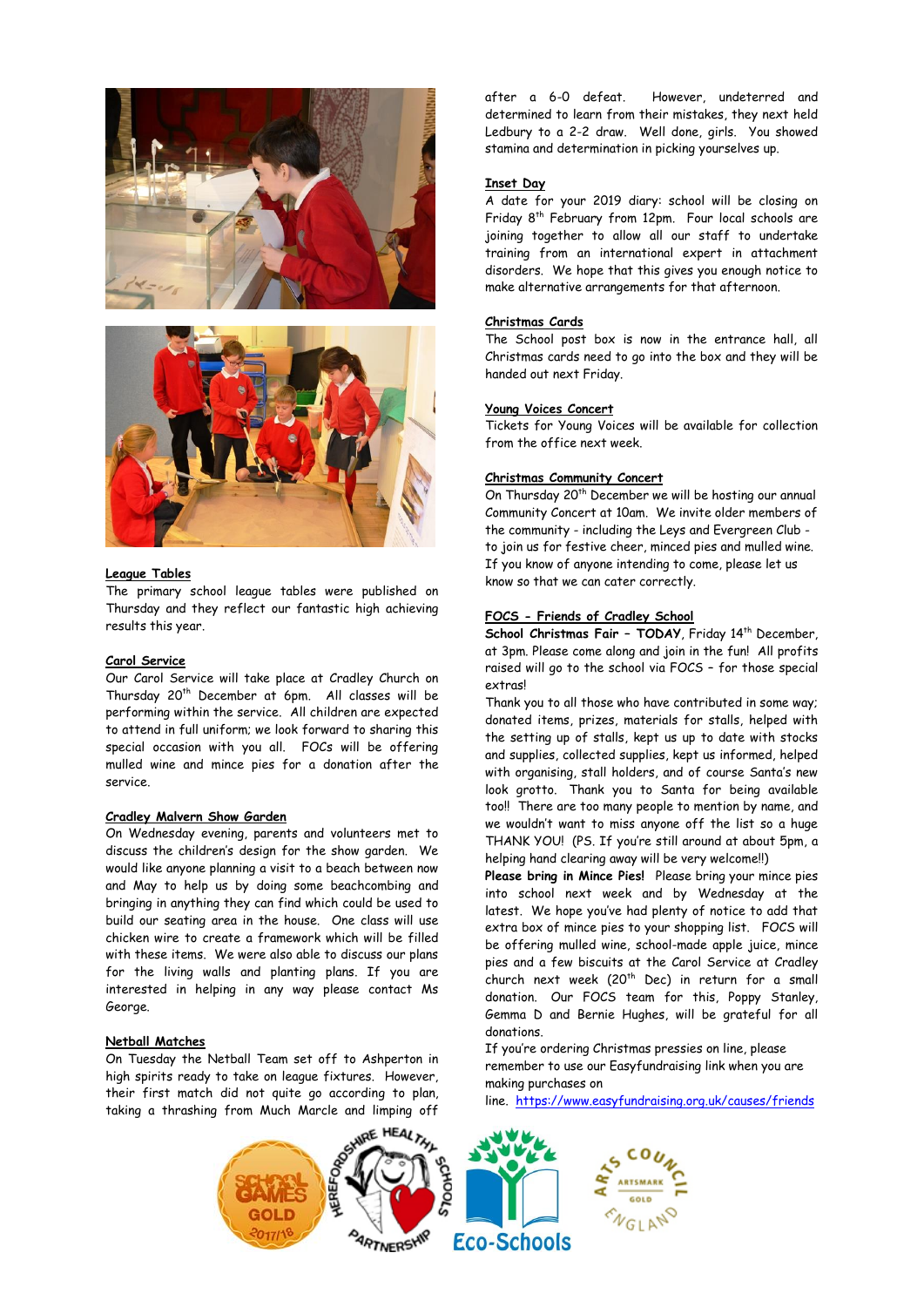[ofcradleyschool/](https://www.easyfundraising.org.uk/causes/friendsofcradleyschool/) as FOCS will receive a percentage of your costs at no extra cost to you.

After December, we'll need a volunteer to update the newsletter for FOCS. Please let Grace Lyndon (Chair) know or via school if you would like to help FOCS with this.

## **Nursery**

This week all of the children in Nursery have thoroughly enjoyed taking part in the nativity performances and we all just want to say a huge well done to all of the children, they all sat beautifully throughout the performances and joined in like the superstars they are. Well done everyone! We started off our week with some dough disco on Monday and we all joined in with the actions that help strengthen our hand muscles ready for writing. On Tuesday we played a Christmas surprise board game with Lauren, practising taking turns, recognising our colours and matching shapes. Wednesday was our stay and play session again and this week Carol has been helping us all to make snowflakes. We had lots of fun in our Christmas photo booth. Thursday, we all went out for the morning to go and join our friends at the Toddler Group for a Christmas party, with a bouncy castle. We ended off our busy week with decorating gingerbread men with Carol.



## **Class 1**

Well done to all of Class 1 for their inn-credible Nativity performance of The Inn-spectors. It's been a show-biz start to the week for us and on Wednesday, when it was all over, we enjoyed some much needed down-time, choosing what to do with our friends in the afternoon. In Maths we have been singing our way through 'The twelve Days of Christmas', remembering the order and counting back down the number-line. In English we have been reading Christmas stories and Year 1s have been creating new animals with unique footprints in the snow, for their version of the story The Gruffalo's Child. We have been busy making holy angels for the Christmas Tree Festival at the church, which you will all be able to admire at the Carol service next Thursday. We shall look forward to singing our favourite song from the Nativity one last time.

# **Class 2**

This week Class 2 have thoroughly enjoyed performing the Nativity play to parents and friends of the school. We were very pleased by how well the children spoke and sang and worked together to make the show enjoyable for all. They have really grown in confidence over the few weeks it has taken to prepare our performance. A big thank you to everyone involved.

#### **Class 3**

"Not another assessment! " was the cry to be heard in Class Three this week, but happily they are now all over and done with, allowing Christmas to rule next week! We did manage a break when we went off to inspect the Staffordshire Hoard on Wednesday, and the weaving is now complete. Well done to all the children, who have worked super hard. We would all like to wish Mrs Jones a speedy recovery after her eye operation, which we heard went according to plan.

#### **Class 4**

This week Class 4 have had a busy time completing our end of term assessments. In English we watched a video about the strange sightings of an alien exploring different areas of Cradley. We then thought about eye witness reports and wrote our own news report. In Maths we have been revising our knowledge and thinking about test taking techniques. In the afternoons we have explored different maps and satellite images to compare our local area with an area of Europe, South America and North America. We have also had a great time learning defending skills in PE and Year 5 completed a friction test in order to decide what the best material would be for a balance bike brake pad.

#### **Class 5**

This week we have edited and written up our explanation texts, and drafted our stories based upon Genie in the Bottle. In maths we have been working on finding the mean of a set of data, and using our understanding of fractions to interpret pie charts. We're counting down the days 'til Christmas and have enjoyed making angel decorations for our tree in the church, and preparing our contribution for the end of term carol service.

# **Stars of the Week**

**Nursery** Harrison Rao for taking a risk Dominic Stokes for taking a risk **Class** 1 Harry Mifflin for being positive and persistent Blake Loader for being reflective and cooperative **Class 2** Ava Oseman for being reflective when writing about the Nativity play Charlotte Clayton for taking pride in her writing during English lessons